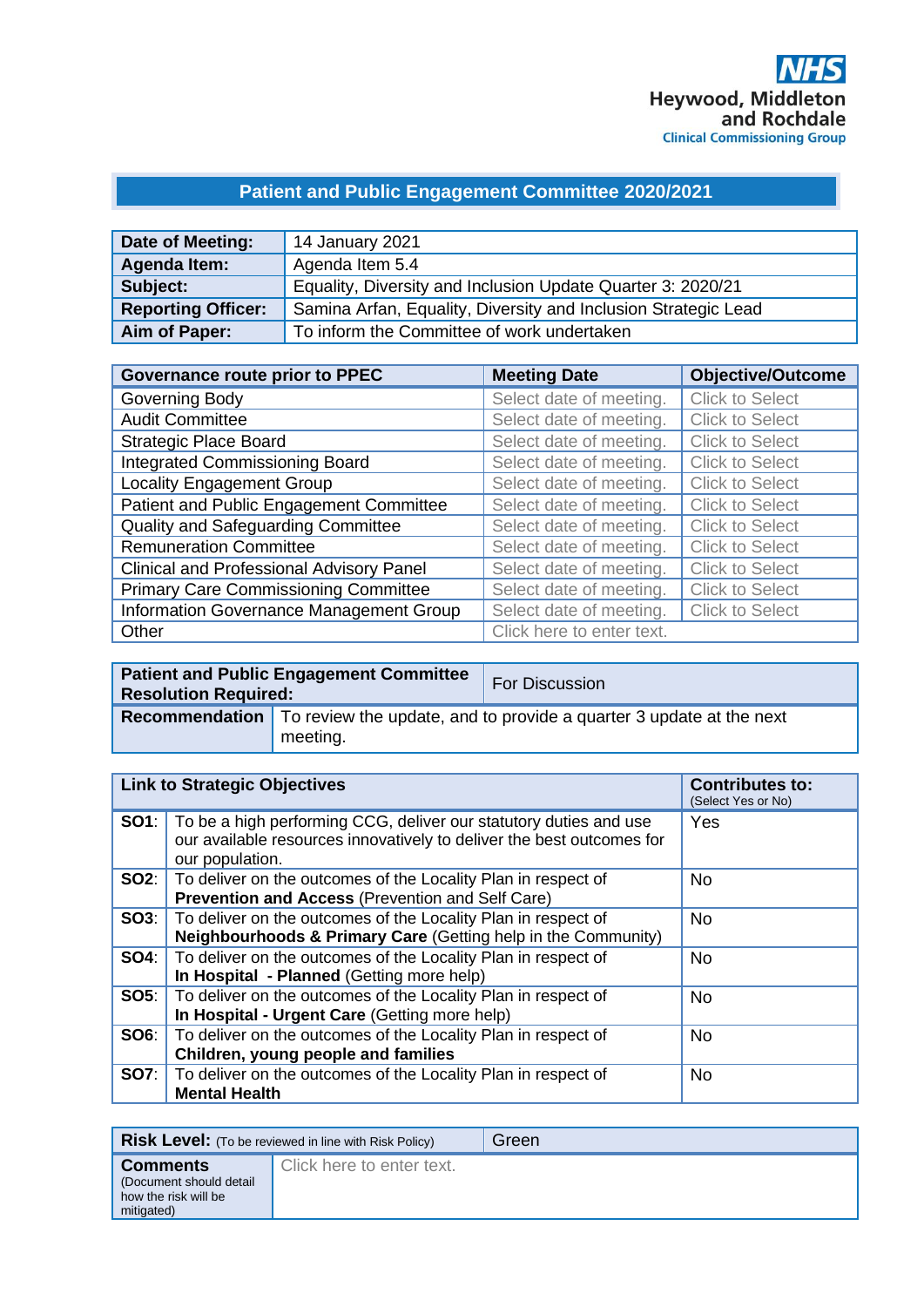| <b>Content Approval/Sign Off:</b>                                 |                                                                  |
|-------------------------------------------------------------------|------------------------------------------------------------------|
| The contents of this paper have been<br>reviewed and approved by: | Director of Operations / Executive Nurse,<br><b>Karen Hurley</b> |
| <b>Clinical Content signed off by:</b>                            | Not applicable                                                   |
| Financial content signed off by:                                  | Not applicable                                                   |

|                                                       | <b>Completed:</b> |
|-------------------------------------------------------|-------------------|
| Clinical Engagement taken place                       | Not Applicable    |
| Patient and Public Involvement                        | Not Applicable    |
| <b>Patient Data Impact Assessment</b>                 | Not Applicable    |
| Equality Analysis / Human Rights Assessment completed | Not Applicable    |

#### **Executive Summary**

An update paper is attached.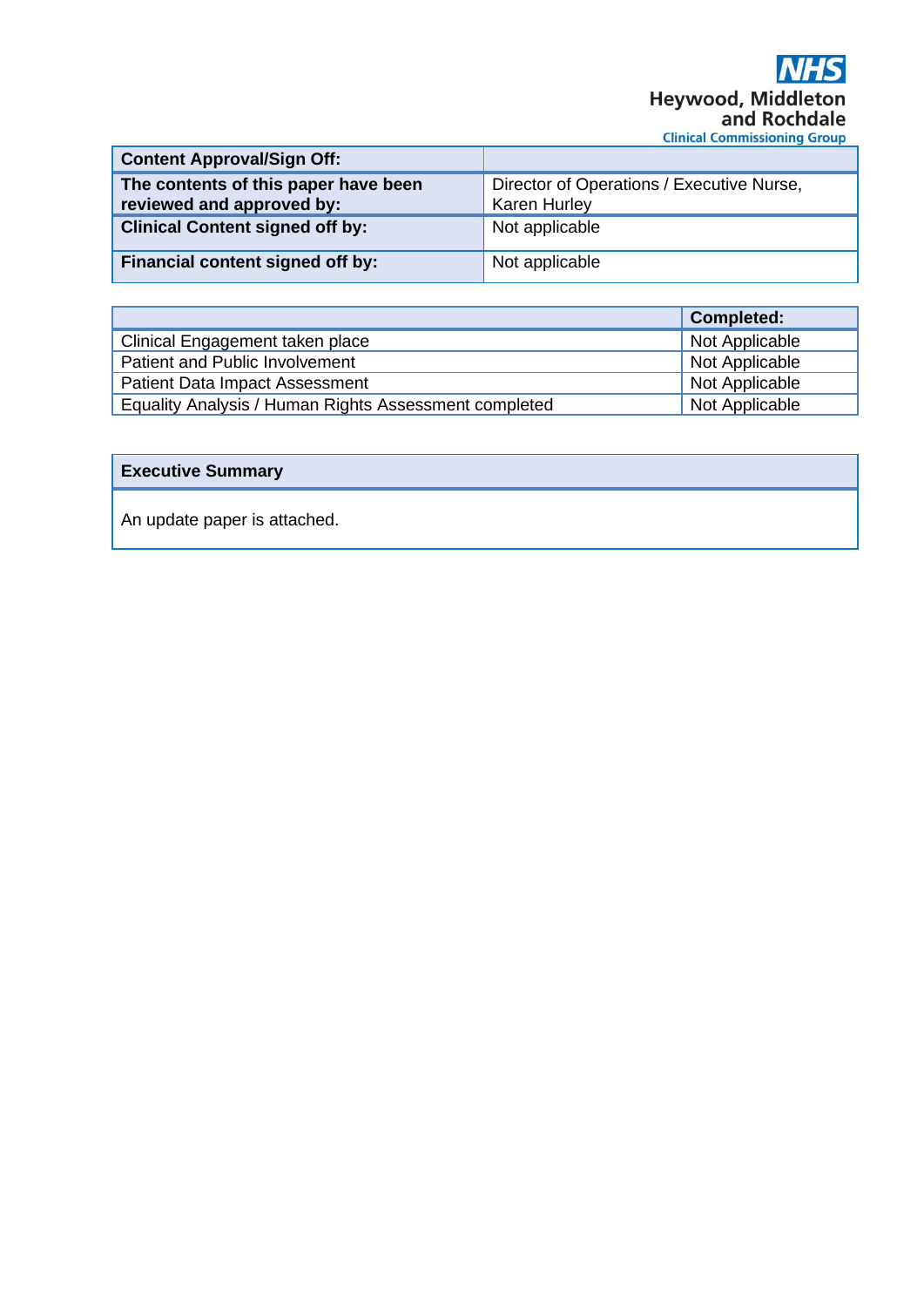



# Equality, Diversity and Inclusion Update Quarter 3 **2020/2021**

**Samina Arfan EDI Strategic Lead**

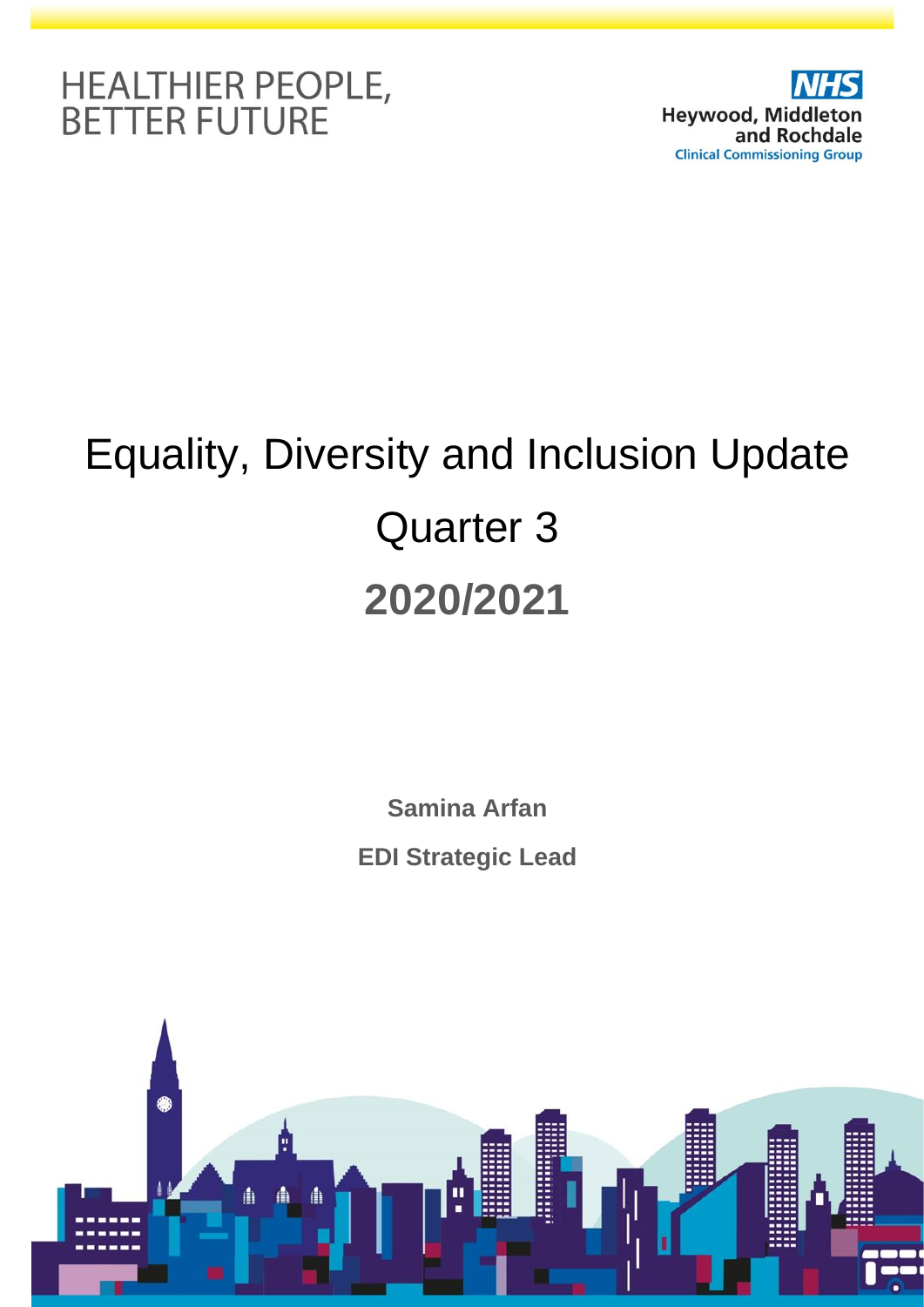# **Equality and Inclusion Update: 2020/21 Quarter 3**

#### **1.0 Joint Equality Diversity and Inclusion Strategy Action Plan**

The Equality Diversity & Inclusion (EDI) Strategy action plans need to be rolled out across the Council and CCG for directorates and service areas to complete by identifying areas of work related to the high level Equality Objectives 2020-24 have been themed with the acronym 'READI', (further details about the equality objectives are detailed in Appendix 1):

- **R**educe inequalities and improve outcomes
- **E**mbed EDI in our way of working and meet our statutory and mandatory requirements
- **A**ctively consult, engage, involve and communicate with our communities
- **D**evelop inclusive leadership, workforce and culture
- **I**mprove access to information services and data collection and usage

This action plan will be providing assurance to leadership and the CCG that the work is being undertaken and can be used as evidence to support submissions including: Equality Delivery System, Accessible Information standard, PSED and others. To move this forward meeting have been scheduled with integrated commissioning in January.

#### **2.0 NHS Equality Delivery System2**

Guidance from NHS England to NHS organisations advises there was not a requirement to complete the EDS2 for 2020/21 due to the pandemic. As long, as an organisation, however due regard and compliance with the Equality Act is enough of a requirement for this year. Further guidance is anticipated for 2021/22.

The CCG welcomes this advise given much of the evidence will be drawn from commissioned services. However, as part of the action planning process as described in 1.0 above, identified actions for integrated commissioning and the CCG will contribute to meeting our Public Sector Equality Duty under the Equality Act along with evidence for an EDS2 review in future.

#### **3.0 Black History Month and the Joint Workforce Race Equality Report 2020**

To mark Black History month, the first comprehensive joint report looking at 'Workforce Race Equality' (WRES) with findings for Rochdale Borough Council (RBC) and NHS Heywood Middleton and Rochdale Clinical Commissioning Group (NHS HMRCCG) was produced. This report triangulated the data with thematic insights and proposed recommendations. The report coincided with a review of data and insights gathered by both organisations for:

- The Greater Manchester Workforce Race (this will be referred to as WRES throughout this report) key data indicator returns for public sector organisations;
- The CCG's annual Workforce Race Equality Standard (WRES) data submission to NHS England and sixth WRES Report for Governing Body scheduled for November;
- Black, Asian and Minority Ethnic (BAME) staff listening events across both organisations over June-September 2020

The report and recommendations were endorsed by the Joint Leadership Team 27/10/2020 and NHS HMRCCG's Governing Body 20/11/2020. This report supports meeting our Public Sector Equality Duty and our local Joint Equality Diversity and Inclusion strategy and Equality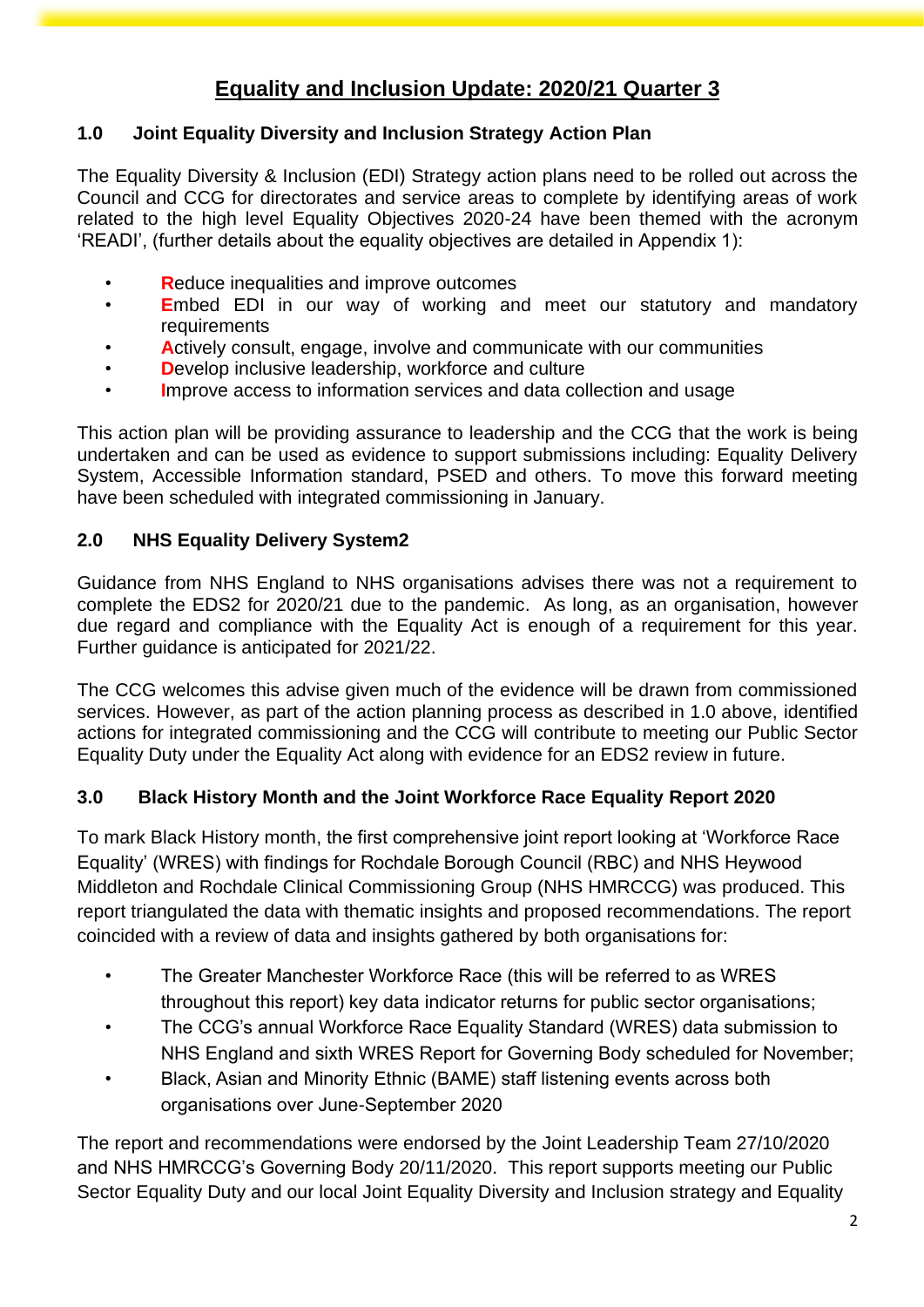Objective 4 '**D**evelop inclusive and reflective leadership, workforce and culture' and provides a blueprint to look at other protected characteristics in the workplace. This report is the first in GM looking at workplace race equality and is currently been requested by NHS England Northwest WRES team to showcase as an example of good practice at a system level.

#### **4.0 Adult Care**

#### **4.1 Trans Inclusive**

Over the past 3 months a Trans Awareness workshop was delivered by Northern Care Alliance to staff working aimed at staff working across adult care. This was followed up with 3 action learning set meetings aimed at identifying priorities. Three priority areas where identified:

- 1. Compliance with data sharing and care records
- 2. Understanding of access to gender specific services and myth busting
- 3. Confidence with communicating and supporting trans service users from adapting assessments to basic customer service and challenging bias

A draft work plan has been developed to be presented to the Adult Care senior management team for approval.

#### **4.2 Unconscious bias and Inclusion workshop**

In December an unconscious bias and inclusion workshop was delivered to team leaders and manager in adult care. The session provided a space for staff to understand and discuss concepts around bias.

#### **5.0 Equalities Assembly October 2020**

The CCG was invited to present the joint Equality Diversity & Inclusion (EDI) Strategy and Objectives presented at the October Equalities assembly hosted by Action together. It was also an opportunity to discuss with grassroots organisations in Rochdale the inequalities in thematic areas listed below:

- Learning Disabilities,
- Multiple Disadvantage
- Inequalities within BAME Communities
- COVID-19 and LGBT inequalities
- COVID-19 and Patient Access
- Digital Poverty and Inclusion
- Older People and COVID-19

## **6.0 Disability History Month**

November is disability, month and a planning meeting took place in October hosted by RADDAG, to look at ideas and activities scheduled to take place across organisations in Rochdale given the constraints of the pandemic and ways of working. The CCG is involved in a few on-going workstreams to address inequalities for disabled people including: